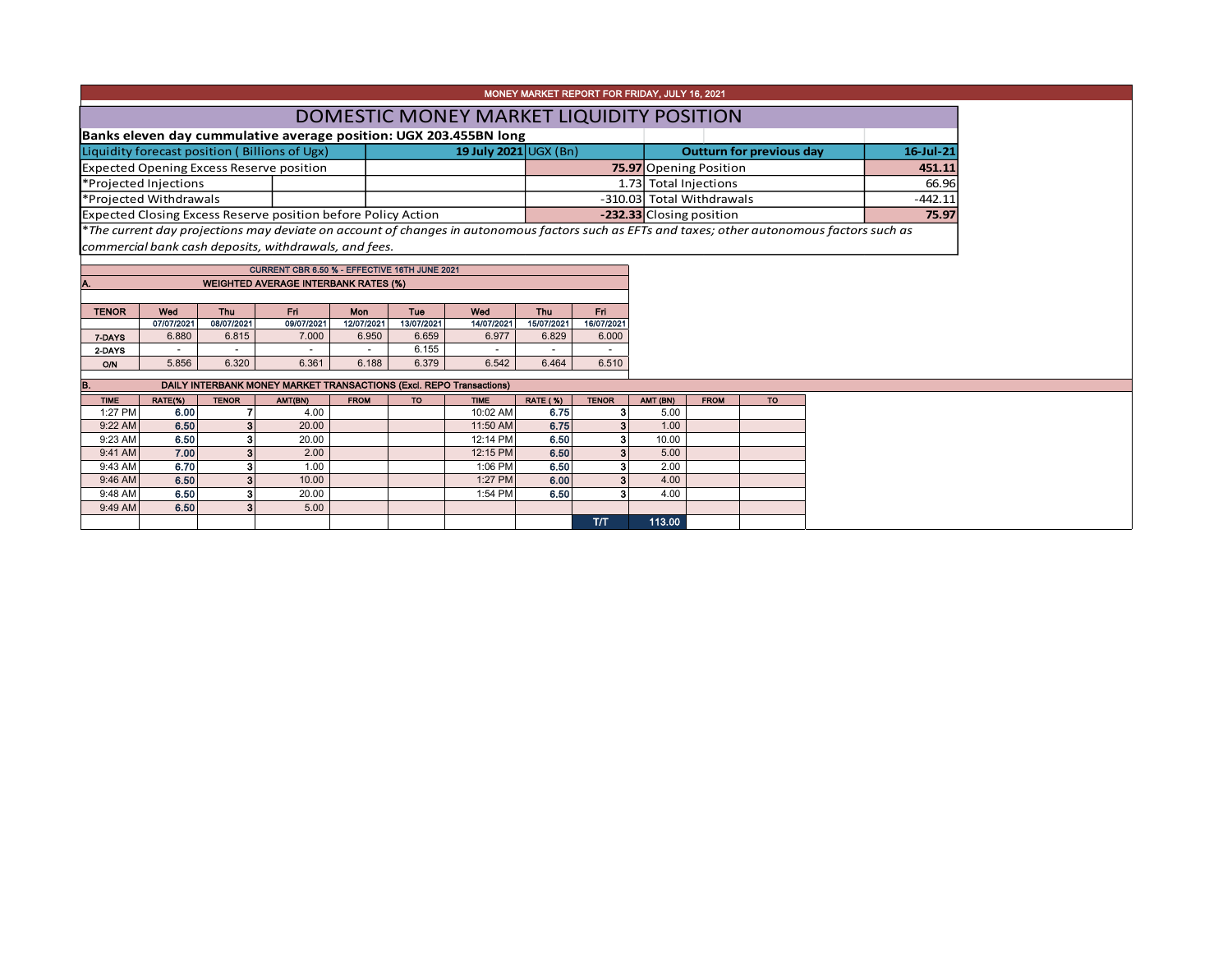| C.               | <b>CBR AND THE 7- DAY WAR INTERBANK RATES</b>                                                                                                          |                         |                                                                                       |                                       |                                       |                                                                     |                 |                |              |                      |  |  |  |  |  |
|------------------|--------------------------------------------------------------------------------------------------------------------------------------------------------|-------------------------|---------------------------------------------------------------------------------------|---------------------------------------|---------------------------------------|---------------------------------------------------------------------|-----------------|----------------|--------------|----------------------|--|--|--|--|--|
| 9.500            | 9.000                                                                                                                                                  |                         |                                                                                       |                                       |                                       |                                                                     |                 |                |              |                      |  |  |  |  |  |
| 8.500            |                                                                                                                                                        |                         |                                                                                       |                                       |                                       |                                                                     |                 |                |              |                      |  |  |  |  |  |
| 8.000            |                                                                                                                                                        |                         |                                                                                       |                                       |                                       |                                                                     |                 |                |              |                      |  |  |  |  |  |
| 7.500            |                                                                                                                                                        |                         |                                                                                       |                                       |                                       |                                                                     |                 |                |              |                      |  |  |  |  |  |
| 7.000            |                                                                                                                                                        |                         |                                                                                       |                                       |                                       |                                                                     |                 |                |              |                      |  |  |  |  |  |
| 6.500<br>6.000   | $\cdots$                                                                                                                                               |                         |                                                                                       |                                       |                                       |                                                                     |                 |                |              |                      |  |  |  |  |  |
| 5.500            |                                                                                                                                                        |                         |                                                                                       |                                       |                                       |                                                                     |                 |                |              |                      |  |  |  |  |  |
| 5.000            |                                                                                                                                                        |                         |                                                                                       |                                       |                                       |                                                                     |                 |                |              |                      |  |  |  |  |  |
| 4.500            |                                                                                                                                                        |                         |                                                                                       |                                       |                                       |                                                                     |                 |                |              |                      |  |  |  |  |  |
| 4.000            | 06/07/2021<br>07/07/2021<br>08/07/2021<br>09/07/2021<br>10/07/2021<br>11/07/2021<br>12/07/2021<br>13/07/2021<br>14/07/2021<br>15/07/2021<br>16/07/2021 |                         |                                                                                       |                                       |                                       |                                                                     |                 |                |              |                      |  |  |  |  |  |
|                  |                                                                                                                                                        |                         |                                                                                       |                                       |                                       |                                                                     |                 |                |              |                      |  |  |  |  |  |
|                  |                                                                                                                                                        |                         |                                                                                       |                                       |                                       |                                                                     |                 |                |              |                      |  |  |  |  |  |
|                  |                                                                                                                                                        |                         |                                                                                       |                                       |                                       | • Overnight WAR -7-day WAR - CBR rate - Upper bound - Lower bound   |                 |                |              |                      |  |  |  |  |  |
| D.               |                                                                                                                                                        |                         | MONETARY POLICY OPERATIONS MATURITIES PROFILE: (22-JULY 2021 - 19-AUG 2021)           |                                       |                                       |                                                                     |                 |                |              |                      |  |  |  |  |  |
| <b>DATE</b>      | <b>THUR</b>                                                                                                                                            | <b>THUR</b>             | <b>THUR</b>                                                                           | <b>THUR</b>                           | <b>THUR</b>                           | <b>TOTAL</b>                                                        |                 |                |              |                      |  |  |  |  |  |
| <b>REPO</b>      | 22-Jul-21<br>1,557.39                                                                                                                                  | 29-Jul-21<br>$\sim$     | 05-Aug-21<br>$\sim$                                                                   | 12-Aug-21<br>$\overline{\phantom{a}}$ | 19-Aug-21<br>$\overline{\phantom{a}}$ | 1,557.39                                                            |                 |                |              |                      |  |  |  |  |  |
| <b>REV REPO</b>  | $\sim$                                                                                                                                                 | $\sim$                  | $\sim$                                                                                | $\sim$                                | $\sim$                                | $\sim$                                                              |                 |                |              |                      |  |  |  |  |  |
| <b>DEPO AUCT</b> | 85.32                                                                                                                                                  | 151.30                  | 29.22                                                                                 | 93.40                                 | 59.13                                 | 418.37                                                              |                 |                |              |                      |  |  |  |  |  |
| <b>TOTALS</b>    | 1,642.70                                                                                                                                               | 151.30                  | 29.22                                                                                 | 93.40                                 | 59.13                                 | 1,975.75                                                            |                 |                |              |                      |  |  |  |  |  |
|                  |                                                                                                                                                        |                         | Total O/S Deposit Auction balances held by BOU up to 07 October Q912021: UGX 681 BN   |                                       |                                       |                                                                     |                 |                |              |                      |  |  |  |  |  |
|                  |                                                                                                                                                        |                         | Total O/S Repo, Reverse Repo & Deposit Auction balances held by BOU: UGX 2,238 BN     |                                       |                                       |                                                                     |                 |                |              |                      |  |  |  |  |  |
|                  | (EI) STOCK OF TREASURY SECURITIES                                                                                                                      |                         |                                                                                       |                                       | Eii)                                  | <b>MONETARY POLICY MARKET OPERATIONS</b>                            |                 |                |              |                      |  |  |  |  |  |
|                  | LAST TBIILS ISSUE DATE: 08-JULY-2021<br>On-the-run O/S T-BILL STOCKs (Bns-UGX)                                                                         |                         | 6,178.47                                                                              | 19/07/2021                            | OMO                                   | (VERTICAL REPOS, REV-REPOS & DEPOSIT AUCTIONS)<br><b>ISSUE DATE</b> | <b>AMOUNT</b>   | <b>WAR</b>     | <b>RANGE</b> | <b>TENOR</b>         |  |  |  |  |  |
|                  | On-the-run O/S T-BONDSTOCKs(Bns-UGX)                                                                                                                   |                         | 20,097.75                                                                             | 19/07/2021 REPO                       |                                       | $21 - Jun$                                                          | 214.00          | 6.500          |              | 3                    |  |  |  |  |  |
|                  | TOTAL TBILL & TBOND STOCK- UGX                                                                                                                         |                         | 26.276.21                                                                             |                                       | <b>REPO</b>                           | 22-Jun                                                              | 347.50          | 6.500          |              | $\overline{2}$       |  |  |  |  |  |
| O/S=Outstanding  |                                                                                                                                                        |                         |                                                                                       |                                       | <b>REPO</b>                           | $23 - Jun$                                                          | 325.00          | 6.500          |              | $\overline{1}$       |  |  |  |  |  |
| <b>MATURITY</b>  | <b>TOTAL STOCK YTM (%)</b>                                                                                                                             |                         | <b>CHANGE IN</b>                                                                      |                                       | <b>DAUT</b>                           | 24-Jun                                                              | 48.94           | 6.846          |              | 28                   |  |  |  |  |  |
|                  | (BN UGX)                                                                                                                                               | AT CUT OFF <sup>®</sup> | YTM (+/-)                                                                             |                                       | <b>DAUT</b>                           | 24-Jun                                                              | 58.51           | 6.972          |              | 56                   |  |  |  |  |  |
| 91               | 82.66                                                                                                                                                  | 6.999                   | 0.228                                                                                 |                                       | <b>REPO</b>                           | 24-Jun                                                              | 1,022.00        | 6.500          |              | $\overline{7}$       |  |  |  |  |  |
| 182<br>364       | 433.17<br>5,662.64                                                                                                                                     | 9.000<br>10.250         | 0.201<br>0.510                                                                        |                                       | <b>REPO</b><br><b>DAUT</b>            | 30-Jun<br>$01 -$ Jul                                                | 395.00<br>66.93 | 6,500<br>6.946 |              | $\overline{1}$<br>28 |  |  |  |  |  |
| 2YR              | $\sim$                                                                                                                                                 | 11.500                  | $-1.500$                                                                              |                                       | <b>DAUT</b>                           | $01-Jul$                                                            | 91.42           | 6.970          |              | 56                   |  |  |  |  |  |
| 3YR              | $\sim$                                                                                                                                                 | 12.800                  | $-1.197$                                                                              |                                       | <b>DAUT</b>                           | $01-Jul$                                                            | 39.45           | 7.200          |              | 84                   |  |  |  |  |  |
| 5YR              | 1,589.27                                                                                                                                               | 13.409                  | $-1.691$                                                                              |                                       | <b>REPO</b>                           | $01-Jul$                                                            | 1,488.00        | 6.500          |              | $\overline{7}$       |  |  |  |  |  |
| <b>10YR</b>      | 9,503.84                                                                                                                                               | 13.739                  | $-2.231$                                                                              |                                       | <b>REPO</b>                           |                                                                     | 225.00          | 6.500          |              | 6                    |  |  |  |  |  |
| 15YR             | 7,717.58                                                                                                                                               | 14.400                  | $-1.700$                                                                              | <b>REPO</b>                           |                                       | 30-Jun                                                              | 395.00          | 6.500          |              | $\overline{1}$       |  |  |  |  |  |
| 20YR             | 1,287.05                                                                                                                                               | 15.950                  | $-1.040$                                                                              |                                       | <b>REPO</b>                           | 07-Jul                                                              | 354.00          | 6.500          |              | $\mathbf{1}$         |  |  |  |  |  |
|                  |                                                                                                                                                        |                         | Cut OFF is the lowest price/ highest yield that satisfies the auction awarded amount. |                                       | <b>REPO</b>                           | $08 -$ Jul                                                          | 1,546.50        | 6.500          |              | $\overline{7}$       |  |  |  |  |  |
|                  |                                                                                                                                                        |                         |                                                                                       |                                       | <b>DAUT</b><br><b>DAUT</b>            | $15 -$ Jul<br>$15 -$ Jul                                            | 35.11<br>49.47  | 6.946<br>6.950 |              | 28<br>56             |  |  |  |  |  |
|                  |                                                                                                                                                        |                         |                                                                                       |                                       | <b>DAUT</b>                           | $15 -$ Jul                                                          | 35.51           | 7.200          |              | 84                   |  |  |  |  |  |
|                  |                                                                                                                                                        |                         |                                                                                       |                                       | <b>REPO</b>                           | $15$ -Jul                                                           | 1,253.50        | 6.500          |              | $\overline{7}$       |  |  |  |  |  |
|                  |                                                                                                                                                        |                         |                                                                                       |                                       | <b>REPO</b>                           | $16 -$ Jul                                                          | 302.00          | 6.500          |              | 6                    |  |  |  |  |  |
|                  |                                                                                                                                                        |                         |                                                                                       |                                       |                                       | WAR-Weighted Average Rate                                           |                 |                |              |                      |  |  |  |  |  |